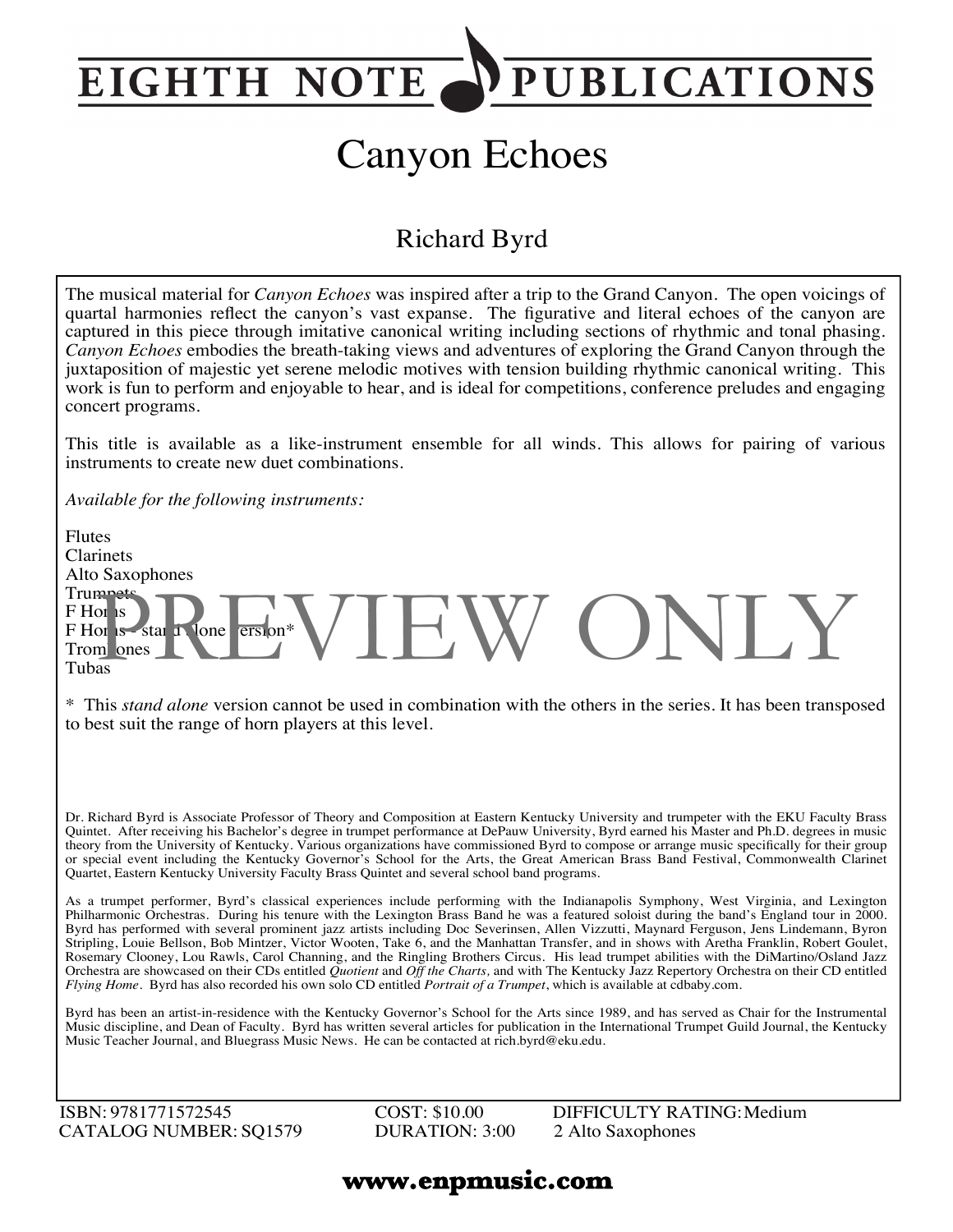#### E, Alto Saxophone

## **CANYON ECHOES**









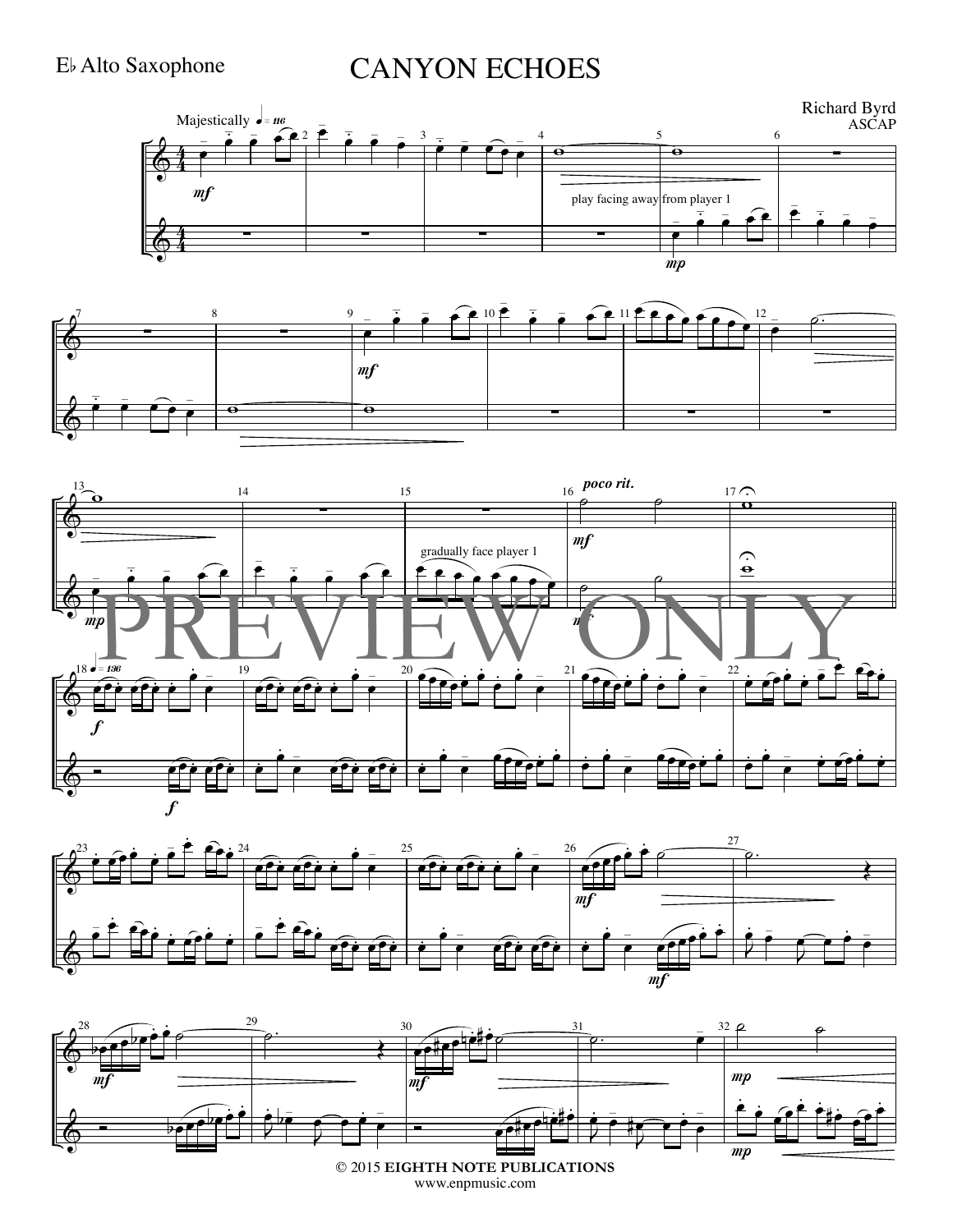









CANYON ECHOES pg. 2